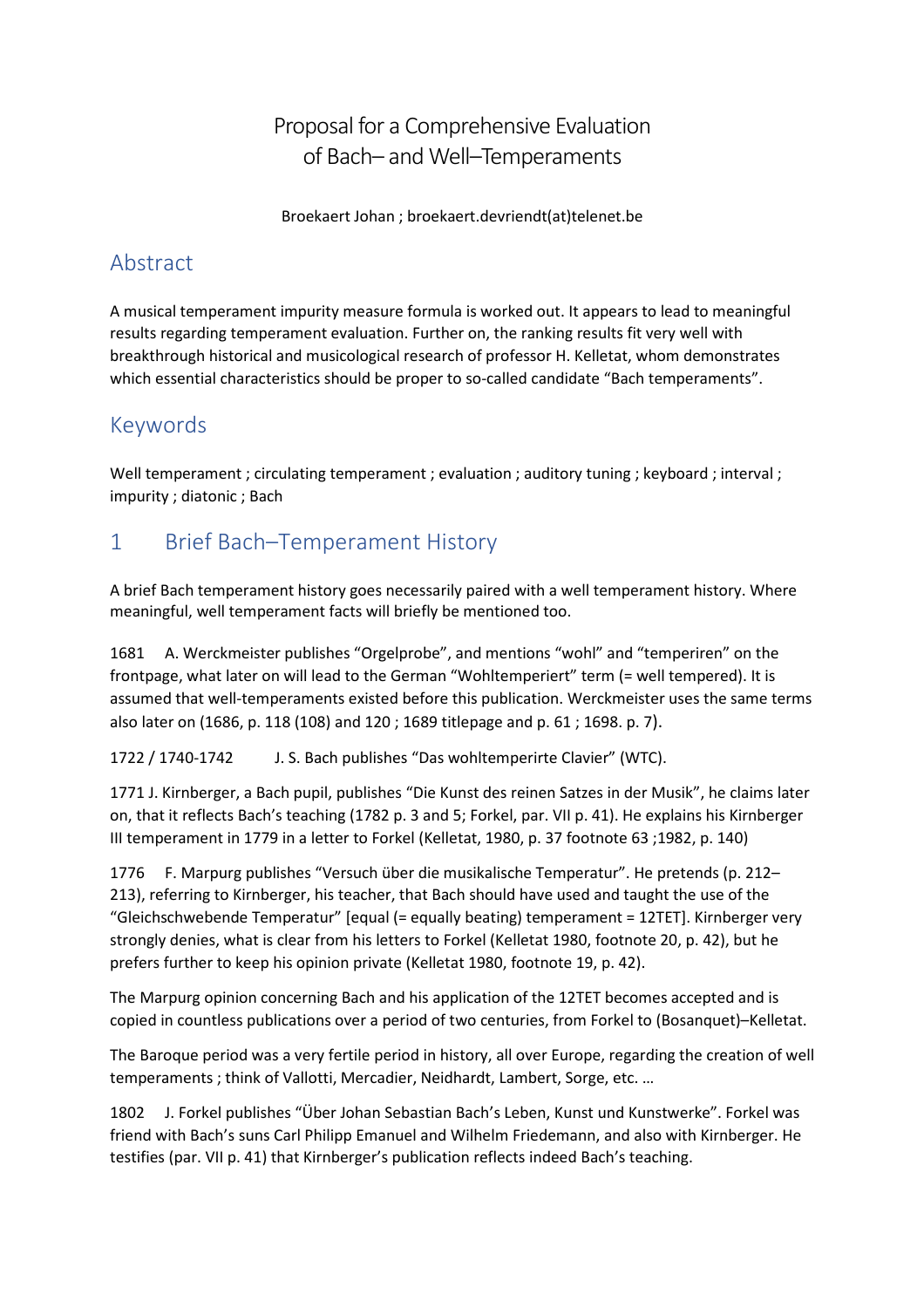1876 R. Bosanquet publishes "An elementary treatise on Musical Intervals and Temperament". He has strong doubts that Bach could have used the 12TET (p. 29-30), but at his time his message is not really "captured" as being relevant.

1960 H. Kelletat publishes "Zur musikalischen Temperatur". *Probably* t*he very first publication after Bosanquet, expressing strong doubts that Bach could have used the 12TET.* The publication relies on numerous citations providing historical and musicological evidence on that point. *The Kirnberger III temperament, or some other comparable one, must have been the temperament applied by Bach* (Kelletat, 1982, p.141).

From the above hypothesis "*Kirnberger III, or some other comparable one*", the comparable one probably has to be preferred : Bach's WTC is published 1722 / 1740-42, and the Kirnberger (I, II, III) temperaments are published in 1766 , 1771 and 1779, quite far later than the WTC .

At this point, because of the factual dates, one could assume, for example, that Kirnberger used another temperament before 1766 , probably the one that he might have been using with Bach, – one that should have been simple to tune (Forkel, par. III, p. 17)–, but that he later on might have been seeking for a different one of same quality, but easier still to tune than Bach's one ? It must be admitted, there is no written source that could confirm this hypothesis.

1966 H. Kelletat publishes his "Bach temperament" version (Kelletat, 1982, table 9, p. 155).

1977 H. Kellner ; 1979 B. Billeter ; 1979 J. Barnes : Bach temperament proposals, see reference list

1980 H. Kelletat publishes "Zur musikalischen Temperatur I. Johann Sebastian Bach und seine Zeit". Same content as the 1960 publication.

1982 H. Kelletat publishes "Zur musikalischen Temperatur II. Wiener Klassik". A number of temperaments receive the attribute of "Bach temperament": Kirnberger III, Kelletat, Kellner and Billeter, whereby it is claimed it is impossible to distinct these from one another by the ear (observation 3, p. 142)

From now on many "Bach Temperaments" are proposed. The following listing is for sure not complete.

1994 M. Lindley: see reference list

1998 A. Sparschuh: "Stimm–Arithmetic des wohltemperierten Klaviers von J. S. Bach". This is probably the first approach to reconstruct a Bach–Temperament based on a curled figure, drawn by J. S. Bach, on the top of a score of "Das wohltemperirte Clavier". Alternatives are proposed later on. 2000 M. Jira: see reference list

2001 M. Zapf: see reference list. It concerns some variation on Sparschuh's proposal.

2004 J. C. Francis: see reference list. Inspired by Sparschuh.

2005 B. Lehman: see reference list. Inspired by the Bach scrolls, differing from Sparschuh's proposal.

2005 P. Allain-Dupré: see reference list

2005 E. Jobin: A new interpretation of the Bach scrolls, based on the mean tone and cent calculations.

2006 J. O'Donnell ; 2006 M. Spanyi: see reference list.

2007 G. Interbartolo, P. Venturino: see reference list

2008 C. Di Veroli ; 2008 E. Amiot ; 2020 J. Broekaert : see reference list

## 2 Evaluation of Well Temperaments

It is not easy to define a comprehensive algorithm for well temperament evaluation (Hall D. ; p. 275- 277). Most research and evaluations on temperament characteristics are based on the evaluation of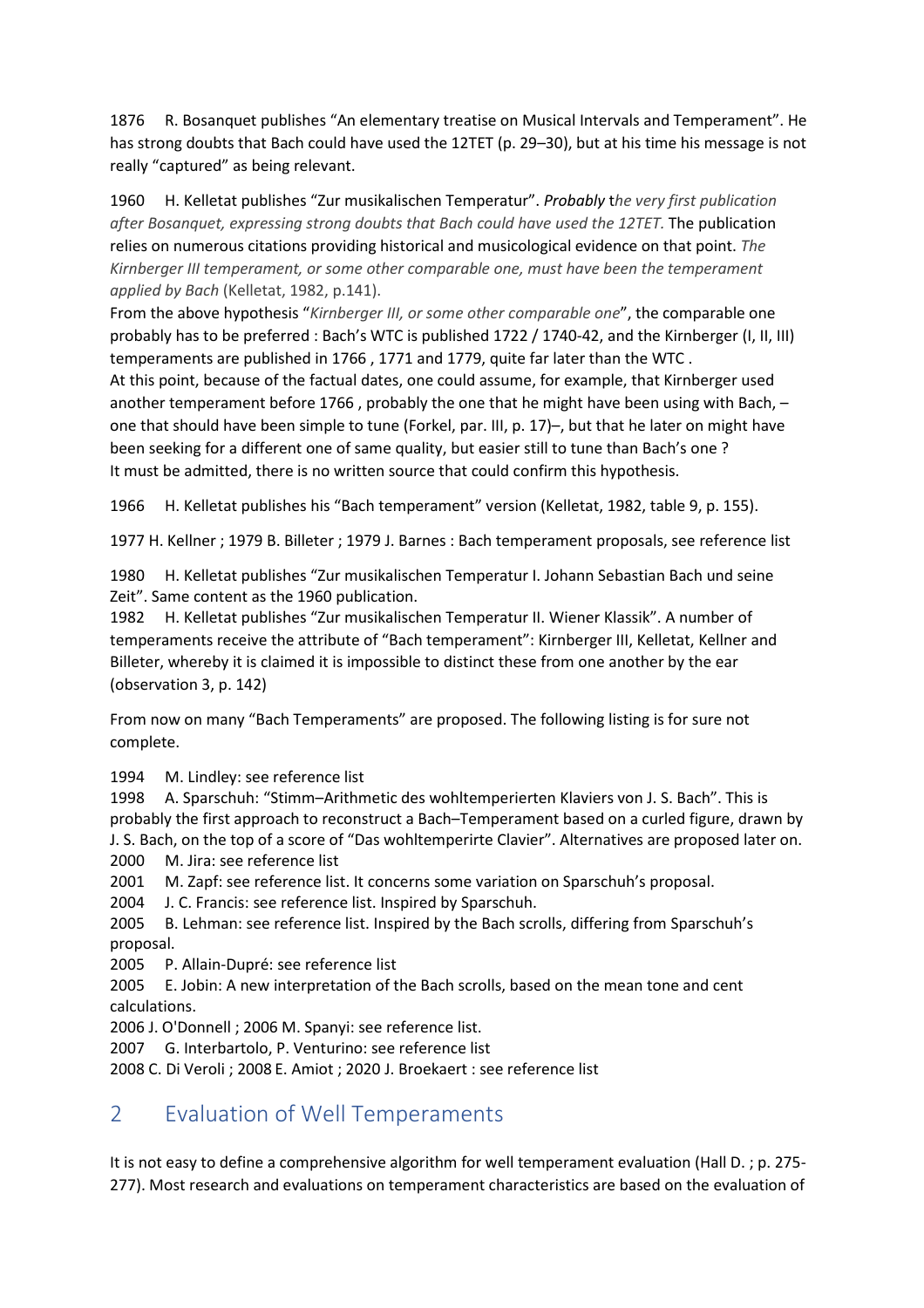interval properties measured in proportions or cents. Some "subjective" musical discussions on peculiar characteristics are very often part of an evaluation.

Measurement of interval proportions is common musicological practice since Pythagoras at least. It has been used intensively during the Baroque period, based on monochord measurements, and later on calculations are facilitated by the introduction of the cent, a logarithmic measure of proportions. And still, to musicians and auditory tuners those numbers are rather abstract, and it are mainly the perceptible beats that import to them. Those beatings are relatable to consonance and dissonance. Some further investigation on interval beat rate properties might therefor be of interest, regarding auditory musical keyboard tuning and comprehensive temperament characteristics.

### 2.1 Measurement of Interval Purity

The auditory tuning of a musical keyboard is normally based on the evaluation of fifths and major thirds beating rates, within the chromatic scale from F3 to F4 (Calvet A.). To enable auditory tuning, one has to dispose of a table, listing the beating rates of fifths. The beating rates of some thirds might import too.

The beating rates of the fifths and major thirds on the notes within the F3-F4 chromatic scale can be calculated by means of the formulas in the tables below. The  $q_{Note}$  and  $p_{Note}$  symbols stand for the beating rates of fifths and major thirds. The formulas for  $q_c$  and  $p_c$  were applied by A. Kellner (1977), and he applied a similar formula for the minor third on E also.

| $q_{F} = 2C4 - 3F3$       | $q_c = 4G3 - 3C4$        | $q_c = 2D4 - 3G3$      | $q_D = 4A3 - 3D4$         |
|---------------------------|--------------------------|------------------------|---------------------------|
| $q_A = 2E4 - 3A3$         | $q_E = 4B3 - 3E4$        | $q_B = 4F#3 - 3B3$     | $q_{F\#} = 2C\#4 - 3F\#3$ |
| $q_{C\#} = 4G\#3 - 3C\#4$ | $q_{G\#} = 2Eb4 - 3G\#3$ | $q_{Eb} = 4Bb3 - 3Eb4$ | $q_{Bb} = 4F3 - 3Bb3$     |

Table 1 : calculation of fifths beating rate within the F3 – F4 scale

| $p_F = 4A3 - 5F3$     | $p_c = 4E4 - 5C4$       | $p_G = 4B3 - 5G3$     | $p_p = 8F#3 - 5D4$     |
|-----------------------|-------------------------|-----------------------|------------------------|
| $p_A = 4C#4 - 5A3$    | $p_F = 8G#3 - 5E4$      | $p_R = 4Eb4 - 5B3$    | $p_{F#} = 4Bb3 - 5F#3$ |
| $p_{C#} = 8F3 - 5C#4$ | $p_{G\#} = 2C4 - 5G\#3$ | $p_{Eb} = 8G3 - 5Eb4$ | $p_{Bb} = 4D4 - 5Bb3$  |

Table 2 : calculation of major thirds beating rate within the scale  $F3 - F4$ 

#### 2.2 Well Temperaments

A possible musical definition of Well Temperaments is given by Kelletat (1960 ; 1981, p. 9), based on Werckmeister (1681, 1689):

> *<< Well temperament means a mathematical–acoustic and musical–practical organization of the tone system within the twelve steps of an octave, so that impeccable performance in all tonalities is enabled, based on the extended just intonation (natural–harmonic tone system), while striving to keep the diatonic intervals as pure as possible.*

*This temperament acts, while tied to given pitch ratios, as a thriftily tempered smoothing and extension of the meantone, as unequally beating half tones and as equal (equally beating) temperament. >>* 

#### 2.3 A Well Temperament Optimum

A large collection of well temperaments is available. One might wonder which one is the best, based on the above definition. It might therefor be useful to define at first some kind of mathematical optimum temperament, for comparison purposes.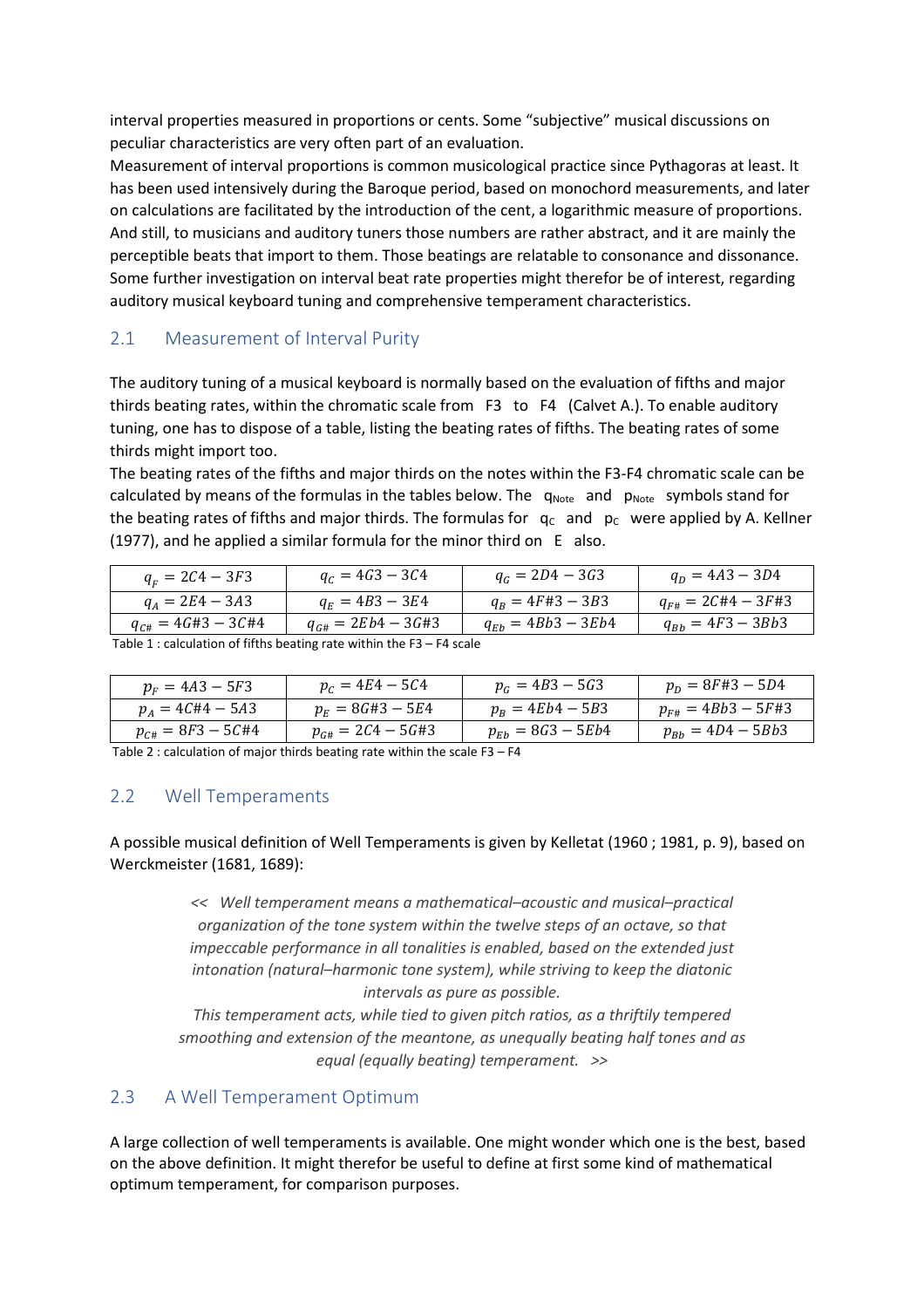A major requirement in line with the definition paragraph 2.2 consists in keeping the diatonic intervals of the natural–harmonic tone system as pure as possible. The auditory tuner will therefor mainly evaluate the diatonic fifths (on C, D, E, F, G, A) and major thirds (on F, C, G). An intuitive approach to this requirement might be to calculate the lowest possible impurity of those intervals. Mathematically this corresponds to the minimisation of the following sum:

$$
p_C^2 + p_D^2 + p_E^2 + p_F^2 + p_G^2 + p_A^2 + q_C^2 + q_F^2 + q_G^2
$$

Following an advice from prof. E. Amiot, the minimum of this sum can swiftly be determined by calculation of the partial derivatives to the variables (the unknown notes), set to equal zero, followed by the solution of the set of obtained equations (see appendix 1).

The above procedure leads to a temperament holding fifths beating rates from  $-0.89$  to  $-3.16$ beats per second (bps.). This is not convenient to an auditory tuner. He has indeed to know and set nine differing beating rates, or, if those are not known, he has to measure every single beating rate, calculate their sum, and check if this obtained sum can be minimised further on. This is very hard, iterative and difficult precision labour, and for sure not the common practice.

But it is easy, for any musician or tuner, to evaluate interval beating rate (= impurity) equalities. Obtaining a best possible equality corresponds to the minimisation of the sum of all the differences between any single impurity and the mean value of all impurities. There are 9 intervals to be defined, for only 6 variables (the diatonic notes but A). It is normally not possible to solve such a set of conditions. We can only strive for a minimum difference (see appendix 2).

The obtained average beating rate, for C–major diatonic fifths and major thirds between F3 and F4 , is  $-1.85...$  bps., with minor deviations only from this value ( $\leq 0.33$ ); see table 4.

|                   | F3      | F#3     | G3      | G#3    | A3      | B <sub>b</sub> 3 | B <sub>3</sub> | C4      | C#4    | D4      | Eb4    | E4      |
|-------------------|---------|---------|---------|--------|---------|------------------|----------------|---------|--------|---------|--------|---------|
| $f_{\text{Note}}$ | 175.67  | 184.73  | 196.60  | 207.98 | 220.00  | 234.14           | 246.22         | 262.75  | 277.22 | 293.96  | 312.10 | 328.93  |
| <b>Q</b> Note     | $-1.52$ | 0.26    | $-1.89$ | 0.26   | $-2.15$ | 0.26             | 0.26           | $-1.83$ | 0.26   | $-1.87$ | 0.26   | $-1.89$ |
| <b>P</b> Note     | 1.65    | 12.91   | 1.89    | 11.07  | 8.90    | 5.13             | 17.30          | 1.97    | 19.23  | 8.06    | 12.30  | 19.23   |
| cents             | 12.28   | $-0.15$ | 9.51    | 4.88   | 0.00    | 9.79             | $-2.62$        | 10.31   | 2.48   | 2.18    | 7.44   | $-3.01$ |

Table 4 : scale with optimal beating rate equality of the of diatonic fifths and major thirds within C major

This scale might be auditory tuneable, if one reckons with slight diminishment or augmentation on F3 and A3 , but it must be admitted it still won't be easy.

Fortunately, a very close and easily auditory tuneable alternative can be thought of : see the "Well Tempered Meantone" below.

#### 2.4 A Well Tempered Meantone

Inspired by Jobin, and the above obtained optimal and auditory tuneable scale, a very practical and pure temperament can be defined, holding 5 diatonic fifths and the three diatonic thirds with *exact mathematical equality of their beating rates*. To do so we have to set:

$$
q_C = q_G = q_D = q_A = -p_C = -p_F = -p_G = q_E
$$

The above equations are a set of seven equations holding only six variables ; most often such sets cannot be solved. This set can be solved though, as it has been found the set is redundant: one of the requirements, either  $q_E$  or  $p_G$ , can be discarded.

The solution is very simple, and could even, the way it is formulated below, also look acceptable to Baroque musicologists, familiar with proportions: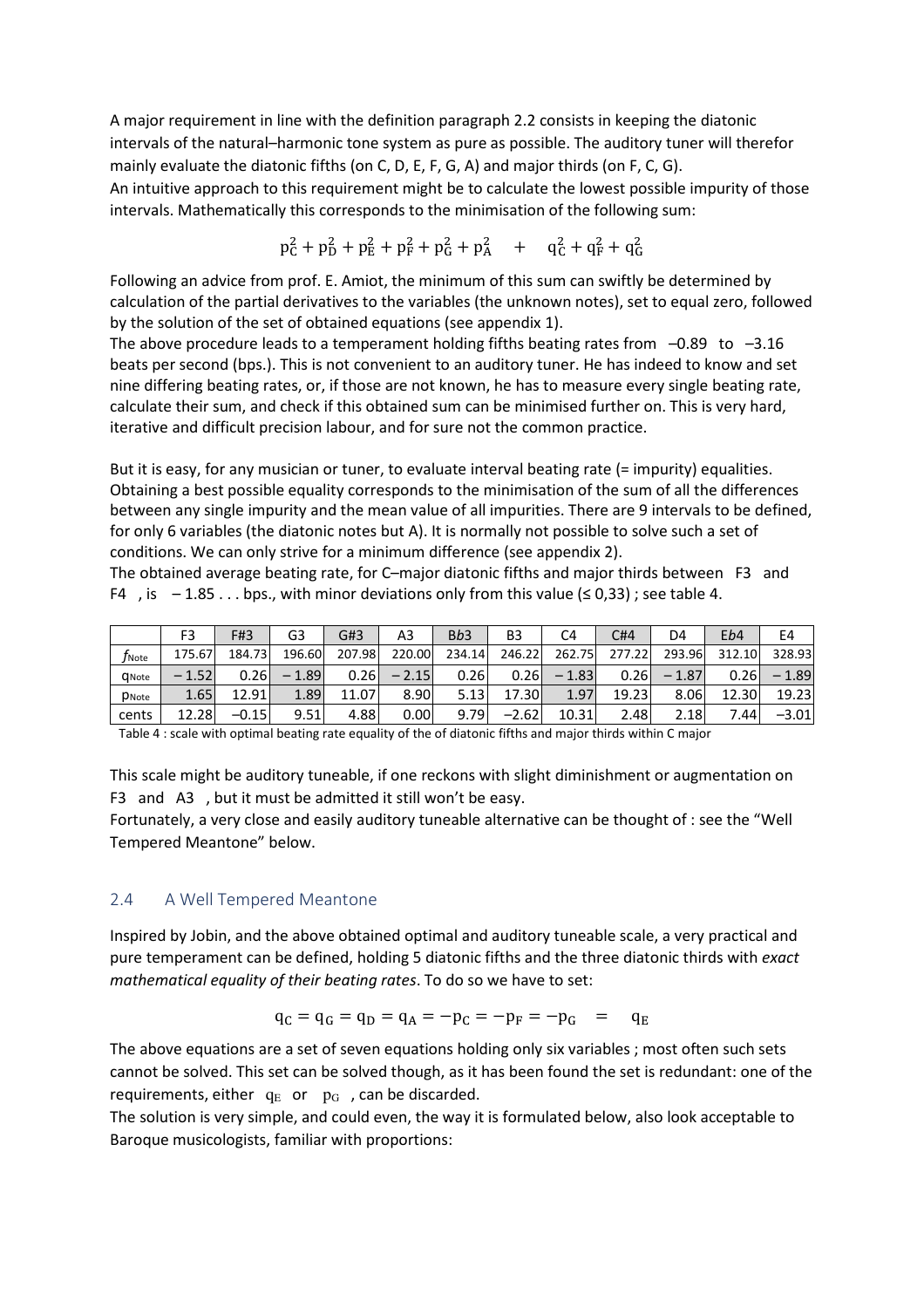$$
-q_{\text{Note}} = p_{\text{Note}} = \frac{A3}{113} = \frac{5F3}{451} = \frac{C4}{135} = \frac{G3}{101} = \frac{D4}{151} = \frac{E4}{169} = \frac{2B3}{253}
$$

In line with Jobin, and to complete the scale, we can also set three (easily tuneable) perfect fifths (on B, F#, C#), and three equally and very slightly augmented ones (on A*b*, E*b*, B*b*):

$$
q_B = q_{F\#} = q_{C\#} = 0 \qquad \text{and} \qquad q_{Ab} = q_{Eb} = q_{Bb}
$$

The collection of solutions leads to the following scale, table 5 :

|                     | F3                                   | F#3     | G3      | G#3    | A3      | B <sub>b</sub> 3 | B <sub>3</sub> | C4      | C#4     | D4      | Eb4    | E4      |
|---------------------|--------------------------------------|---------|---------|--------|---------|------------------|----------------|---------|---------|---------|--------|---------|
| $f_{\mathsf{Note}}$ | 175.61                               | 184.71  | 196.64  | 207.80 | 220.00  | 234.02           | 246.28         | 262.83  | 277.07  | 293.98  | 311.90 | 329.03  |
| <b>Q</b> Note       | $-1.17$                              | 0.001   | $-1.95$ | 0.39   | $-1.95$ | 0.39             | 0.00           | $-1.95$ | 0.001   | $-1.95$ | 0.39   | $-1.95$ |
| PNote               | 1.95                                 | 12.51   | 1.95    | 12.32  | 8.27    | 5.84             | 16.17          | 1.95    | 19.54   | 7.79    | 13.62  | 17.28   |
| cents               | 9.85                                 | $-2.67$ | 5.64    | 1.24   | 0.00    | 6.94             | $-4.62$        | 7.96    | $-0.71$ | 1.87    | 4.27   | $-3.16$ |
|                     | - エットナッ ロー・キャット エッシュショッシュ ききょうしゅんかいし |         |         |        |         |                  |                |         |         |         |        |         |

Table 5 : Well Tempered Meantone

Auditory tuning of this temperament is easy: it holds eight equal beating rates ; see the intervals with  $a'' =$  " mark on fig. 1. The remaining fifths except the one on F are perfect (0 mark), or almost perfect ( **–** mark) ; the fifth on F (dotted line) is "schismatic" ("residual"). Kelletat emphasises the importance of natural and chromatic semitones sizes, all over his four books (1960, 1980. 1982, 1994). Some similarity with meantone semi tones is required, and to his opinion, the Kirnberger III semi tones are satisfactory for Bach's music, and for Schubert's "Liedern". Semitone characteristics are graphically on display in fig. 2.





### 3 Evaluation of Temperaments

### 3.1 Numerical Evaluation

Temperaments can be evaluated based on the quadratic sum of the impurity differences (see appendix 2). The RMS of this sum gives the spread of the impurity deviations from the mean impurity, expressed in bps. To normalize the result we multiply the RMS by 440/A4 whereby A4 is the pitch of the used diapason. This leads to the following diatonic impurity definition (see the definition of the sum at appendix 2):

$$
= \frac{440}{A4} \times \sqrt{\frac{\sum \Delta_{Fi\ and\ Th\. \text{D}iatonic\ note}}{9}}
$$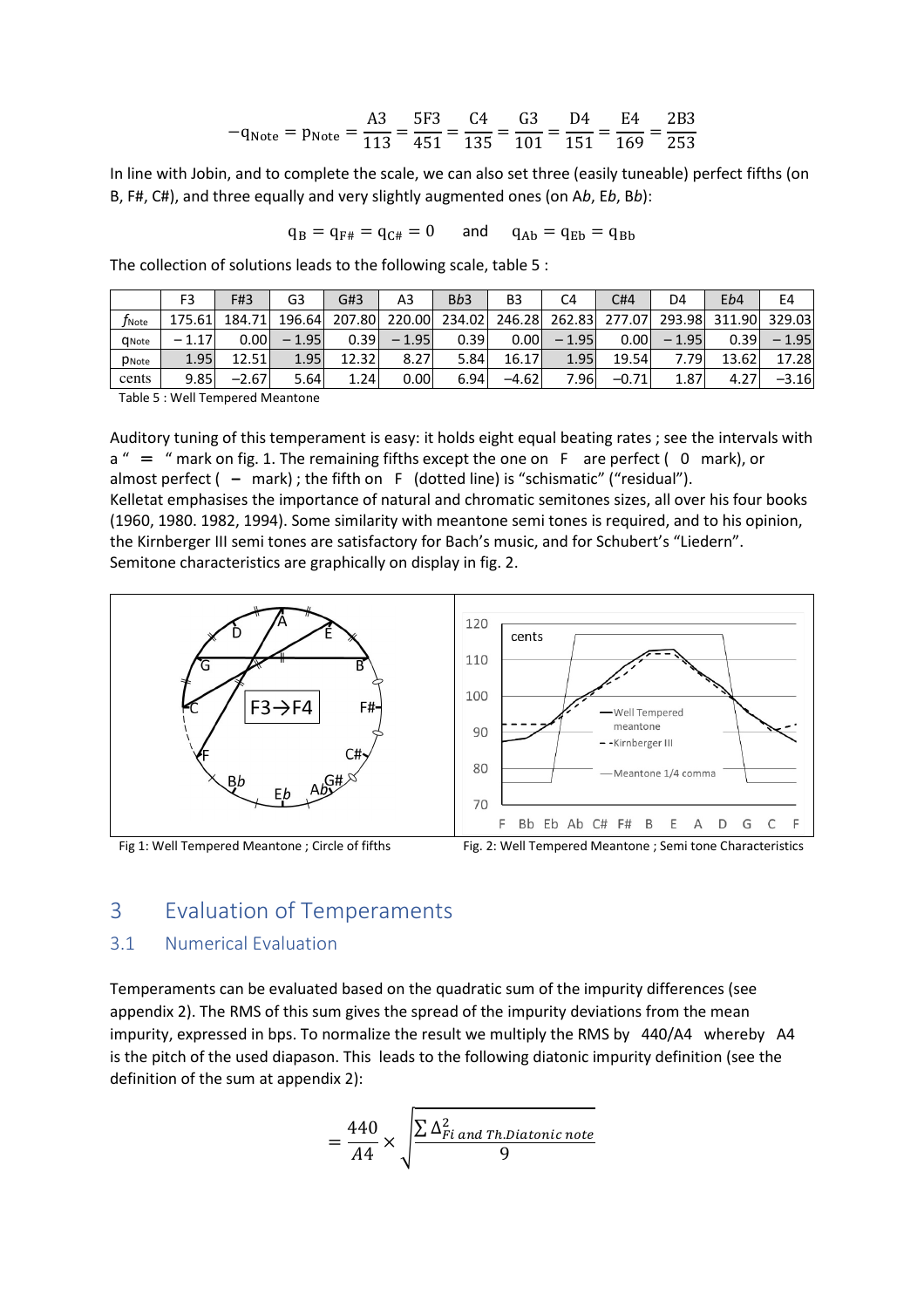Many temperaments show very good diatonic purity, but many of those do not satisfy some "auxiliary" Well Temperament purity conditions. Therefor following conditions were selected to discard non well tempered temperaments:

- 1. Augmentation of fifths: augmented fifths are normally not accepted. To limit allowed augmentation, we take the obtained total fifths augmentations of the calculated optimum (table 4 ; = 3.7 cents) into account ; this corresponds to the condition whereby this full augmentation is set on only one fifth. This leads to a rounded value equal to the sum of a perfect fifth plus said total augmentation : this is  $702.0 + 3.7 \approx 706.0$  cents.
- 2. Diminution of fifths: the Kirnberger II temperament was rejected, because of excessive diminution of fifths (Kelletat 1980, p. 47). The smallest Kirnberger II fifth measures 691.2 cents. As limit on the diminution of fifths, a minimum value of 692.0 cents was set.

Half of 140 historical temperaments had to be discarded because of the above conditions. Some of the temperaments of table 6 are marked by (b}…, because having been announced as "Bach temperament" ; some are marked by "bps" : those are recalculated temperaments, based on equal beat rate division of the comma, instead of proportional division. The retained temperaments, are ranked by their obtained impurity figure, in table 6:

| <b>Optimal beating equality</b> | 0.170 | Stanhope bps            |       | 1.562   Neidhardt-2        | 2.274 |
|---------------------------------|-------|-------------------------|-------|----------------------------|-------|
| <b>Well Tempered meantone</b>   |       | 0.245 Mercadier bps     | 1.567 | Asselin                    | 2.321 |
| <b>Sievers</b>                  | 0.952 | Neidhardt-4             | 1.568 | Neidhardt 2 bps            | 2.356 |
| Vallotti - Tartini              |       | 1.021 Stanhope          |       | 1.589   Sparschuh 1999 (b) | 2.374 |
| Vallotti bps                    | 1.094 | Neidhardt 1 bps         | 1.589 | Neidhardt 3 bps            | 2.379 |
| Venturino 1/4 1/19 (b)          |       | 1.156 Barnes            | 1.641 | Sorge 1758 bps             | 2.379 |
| Venturino 1/4 1/12 (b)          |       | 1.156 Jencka $(b)$      | 1.641 | Sorge 1744 bps             | 2.400 |
| Kirnberger III bps              | 1.171 | Maunder b (b)           | 1.641 | Bendeler III bps           | 2.410 |
| d'Alembert / Rousseau           |       | 1.193 Lehman_1_6_Pyth   | 1.641 | Neidhardt-3                | 2.426 |
| Legros $(2 R.T.)$               | 1.217 | Werckmeister III bps    | 1.652 | Sorge1728                  | 2.426 |
| Jobin                           | 1.217 | Neidhardt-1             |       | 1.663   Francis 2005 E (b) | 2.430 |
| <b>Kirnberger III</b>           |       | 1.235 Lehman bps        | 1.694 | Sorge1744                  | 2.441 |
| Kirnberger III ungleich         |       | 1.246 Werckmeister III  | 1.737 | Bendeler-III               | 2.542 |
| de Bethisy                      |       | 1.265 Lambert 1774      | 1.755 | Bendeler-I                 | 2.542 |
| <b>Kelletat</b>                 | 1.298 | Weingarten / Gabler     | 1.834 | Bendeler-II                | 2.592 |
| <b>Kellner bps</b>              | 1.303 | Barca (Asselin)         |       | 1.838   Sparschuh-Zapf (b) | 2.835 |
| <b>Billeter</b>                 | 1.349 | Di Veroli WTC opt (b)   | 1.887 | Werckmeister II            | 3.054 |
| <b>Kellner</b>                  | 1.353 | Mobbs/Mackenzie (b)     | 1.902 | Romieu -1/9 sc             | 3.059 |
| Young 1800                      | 1.426 | Lindley 1994 Neidhardt  | 1.921 | Meantone -1/9 c            | 3.059 |
| Barca (Devie)                   | 1.445 | Jira offen 1 (b)        | 1.967 | Romieu -1/10 sc            | 3.386 |
| Lindley 1994 Michaelstein       | 1.499 | Jira geschlossen 2 (b)  | 1.967 | <b>Barthold Fritz</b>      | 3.510 |
| Mercadier                       | 1.502 | Young / Van Biezen      | 2.074 | $12 - TET$                 | 3.653 |
| Neidhardt 4 bps                 | 1.547 | Francis 2005 1/14pc (b) | 2.239 |                            |       |
| Venturino 1/4 1/12 (b)          | 1.559 | Maunder c (b)           | 2.239 |                            |       |

Table 6 : Well temperaments ranked against diatonic purity

It is very remarkable that on the top 18 of the list, 9 *bold-italic* marked temperaments can be found that received the "Bach" predicate by Kelletat (1982, p. 141-142) ; Kelletat pretends that differences between those temperaments should not be perceivable by the ear (observation 3, p. 142). Kelletat (1960, 1966, 1980, 1982) caused a historical breakthrough that lead to quite some numerous additional "Bach Temperament" proposals (see the brief history), *following his very strong historic and musicological demonstration that the Kirnberger III temperament or any other comparable one*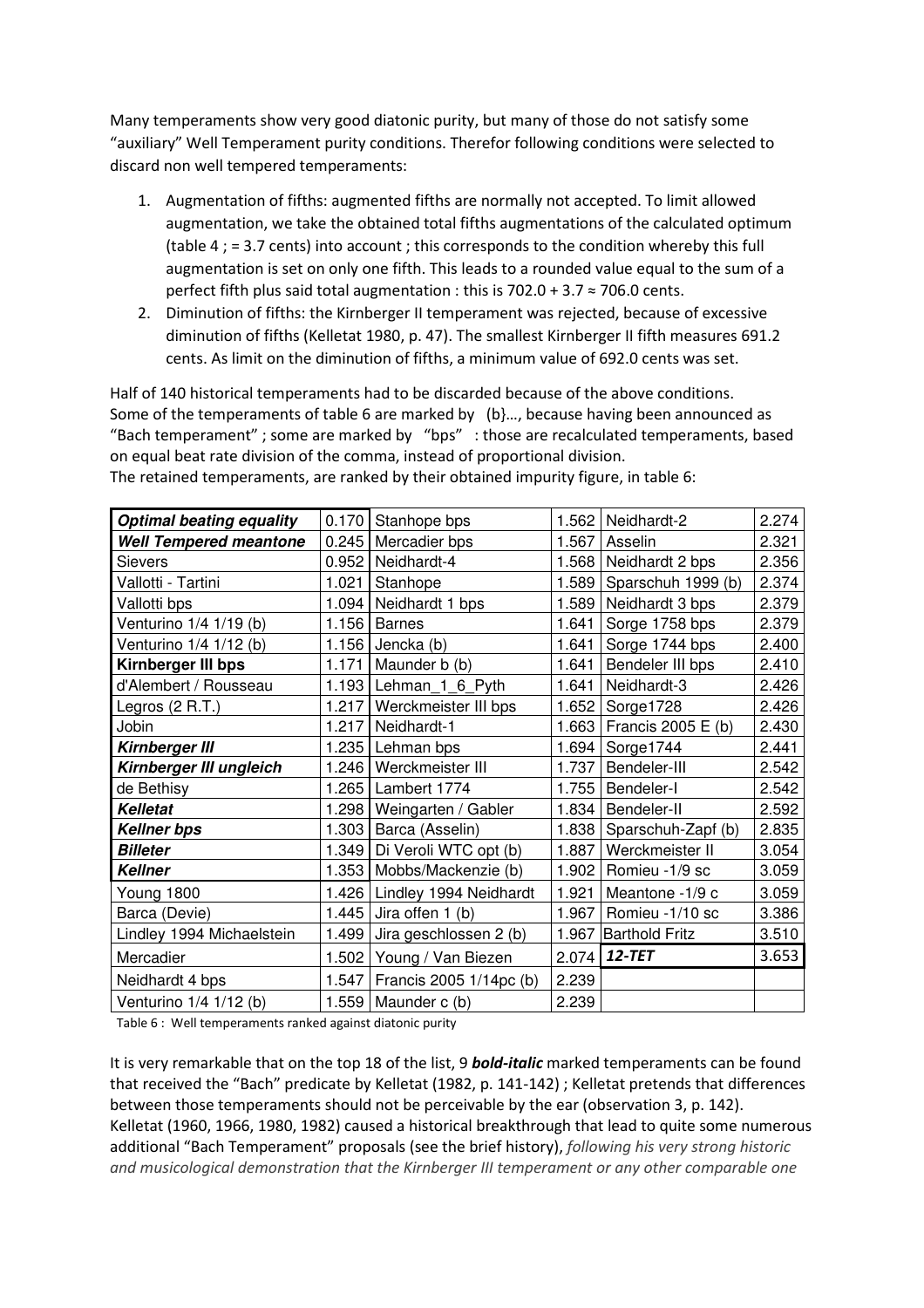*must have been used by J. S. Bach, and not the 12 TET, as was assumed for almost two centuries.* Some temperaments marked by (b), supposed thus toe be "Bach Temperament", do not have a favourable ranking.

The *12 TET*, very remarkably, is ranked at the very end of the list.

| Vogel (Norden)      | 0.425 Silbermann         | 1.021 Schlick ~ Husmann/Lange/Ratte | 1.156 |
|---------------------|--------------------------|-------------------------------------|-------|
| Meantone -1/5 s. c. | 0.567 Meantone bps       | 1.077 Meantone 1/4 comma            | 1.156 |
| Louet               | 0.567 Geib / Neu-Bamberg | 1.107 Rameau in F                   | 1.156 |
| Vogel (Stade)       | 0.608 Lambert / Chaumont | 1.156 Rameau sec. TLA               | 1.156 |
| Gabler              | 0.680 Corrette           | 1.156 Marpurg                       | 1.156 |
| Vogel bps           | 0.724 Schlick / Dupont   | 1.156 Rameau                        | 1.156 |

The top of the ranking of the discarded temperaments might also be interesting :

Table 7 : Non circulating temperaments sorted against diatonic purity (top of the list only)

The very high purity of the first six temperaments is remarkable.

The famous Silbermann and meantone temperaments have a favourable position.

Most remarkable is the position of the Meantone –1/5 s. c. This temperament was discussed by L. Rossi (1666) and J. Sauveur (1701). The diatonic properties of the C–major tonality are very close to those of the Well Tempered Meantone and the "optimal beating equality" temperament. It is not impossible that a kind of "Well Tempered Meantone" might have been derived from the Meantone –1/5 s. c., but no written document on this hypothesis has been found or discussed yet.

### 3.2 Graphic Evaluation

Well temperaments have quite a characteristic course of fifths, especially also of thirds. Figure 3 displays the courses of the 13 first temperaments of table 6. It can be observed that the "bandwidth" within which the courses flow is quite restricted.



Figure 3: Well Temperaments (Bach selection)

Since Sparschuh a number of hypothesis were formulated, based on pairing fifths characteristics with graphic characteristics of curls on Bach's WTC score, see figure 4 below.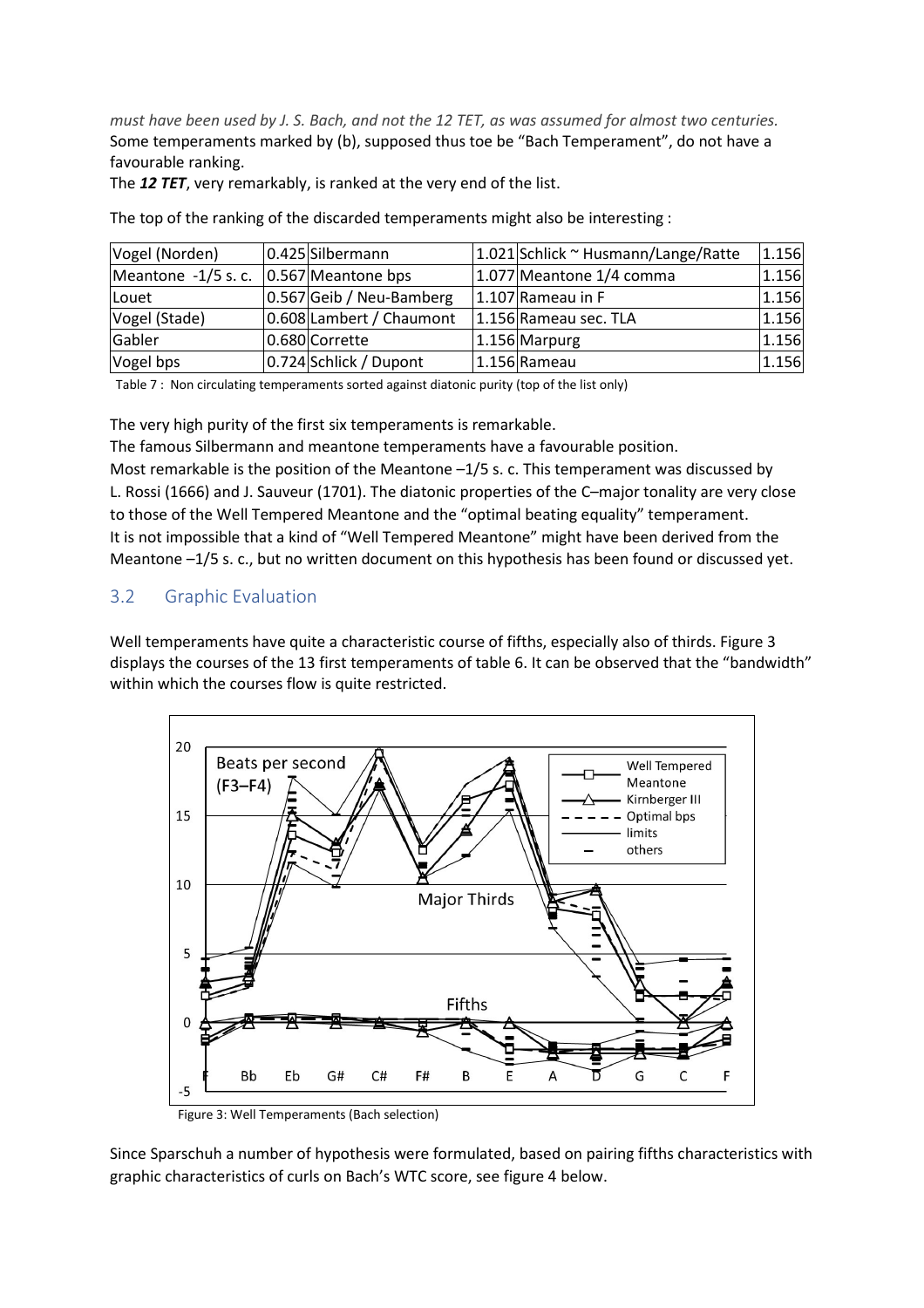It is not easy to rely on this type of analysis only, to demonstrate some kind of evidence that the compared temperament can be related to Bach. In table 6 for example, there is quite some distance between the hypothesis of Jobin (ranked on position 7/52 with an impurity of 1.217) and Lehman (on position 24/52 with an impurity of 1.641), while both are claimed to be a "Bach-temperament", based on the perception of the curls. The Sparschuh and Zapf hypothesis have undergone a number of revisions, and it remains difficult to match those with a plausible historical diapason.

Nevertheless, it is worth to make this comparison for the Well Tempered Meantone too, see fig. 4. It can be observed it matches the curls very well, just like for Jobin (not drawn on the figure} according to which is was inspired, and the optimal scale (thin line) fits quite well also.



Figure 4 : "Well Tempered Meantone" fifths impurities, in bps. Fat line / grey bars (table 4) Slim line : "optimal" auditory tuning model (table 5)

## Conclusion

Based on the ranking of table 6, and the published strong historical and musicological evidence assessed and provided by Kelletat, it can be assumed that:

- The proposed impurity measure paragraph 3 can be used for a comprehensive evaluation of well temperaments, by ranking of temperaments according to the obtained impurity figures. This impurity measure is easy to calculate.
- This ranking leads to the observation of a strong fit with Kelletat's investigations and assumptions, specifically regarding possible candidate Bach temperaments.
- The Well Tempered Meantone of table 5 looks like a very plausible "Bach temperament" candidate:
	- o It is comparable to Kirnberger III, also concerning the semi tones
	- $\circ$  Its auditory tuning is easy (equality of beating rates)
	- $\circ$  It has the best impurity qualities
	- o Its fifths characteristics also fit well with scrolls on a score of J. S. Bach's WTC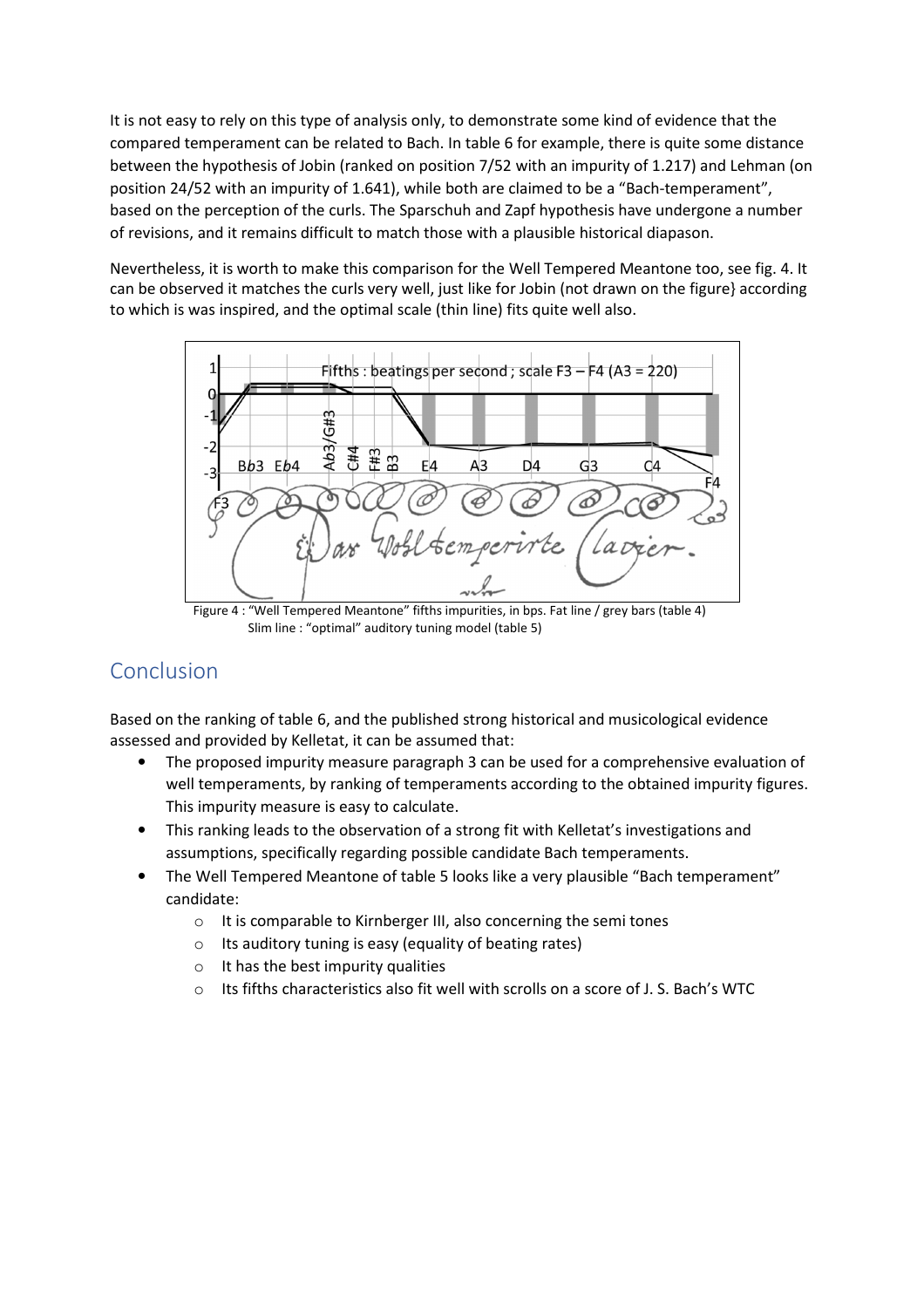### Acknowledgment

I want to express my most sincere feelings of gratitude towards Amiot E., Calvet A., Jobin E., and Paintoux T, but also G. Baroin for the compilation of an interesting video on this subject. Their open attitude allowed for quite intense exchange of ideas, that enabled further understanding and evolvement of insights in musical temperament and tuning matters, enabling the development of the ideas and concepts expressed in this paper.

Thanks to my daughter Hilde : she drew my attention to investigate on what musicians want (diatonic interval purity) and not on what might be someone's preferred musical temperament.

### References

Allain-Dupré P. 2005: "Justesses et Tempéraments" (academia.edu) variation of Lehman's proposal. Amiot E. 2008: "Discrete Fourier Transform and Bach's Good Temperament"

Barnes J. 1979: "Bach's Keyboard Temperament: Internal Evidence from the Well-tempered clavier"

Billeter B. 1979: "Anweisung zum Stimmen von Tasteninstrumenten in verschiedenen Temperaturen" (ISBN 3-87537-160-7).

Billeter B. 2008: "Zur 'Wohltemperirten' Stimmung von Johann Sebastian Bach: Wie hat Bach seine Cembali gestimmt?" ; (Ars Organi Zeitschrift, 2008-3, p. 18-21)

Bosanquet R. 1876 : "An elementary treatise on Musical Intervals and Temperament".

Broekaert J. 2020: "Le Mésotonique Tempéré de Bach" (Pianistik No 111, dec. 2020, p. 4-19)

Calvet André, 2020 : "Le Clavier Bien Obtempéré"

Di Veroli C. 2008: "Unequal Temperaments: Theory, History and Practice" (e-book)

Forkel J. 1802 : "Über Johan Sebastian Bach's Leben, Kunst und Kunstwerke".

Francis J. C. 2004: "The Keyboard Temperament of J. S. Bach" (Eunomios).

Francis J. C. 2005-2: "Te Esoteric Keyboard Temperaments of J. S. Bach"

Francis J. C. 2005-7: "Das Wohltemperirte Clavier, Pitch, Tuning and Temperament Design"

Hall D., 1973 : "The Objective Measurement of Goodness-of-Fit for Tunings and Temperaments", Journal of Music Theory, Vol. 17. No. 2. (Autumn 1973)

Interbartolo G., Venturino P 2007: Bach 1722 "Il temperamento de Dio". {ISBN A000068628).

Jira M. 2000: "Musikalische Temperaturen und Musikalischer Satz in der Klaviermusik von J. S. Bach" (2000, Hans Schneider – Tutzing}. ISBN 3-79521-004-6).

Jobin E. 2005 : "BACH et le Clavier bien Tempéré" ; (website of "Clavecin en France").

Kelletat H. 1960 : "Zur musikalischen Temperatur"

Kelletat H. 1981 : "Zur musikalischen Temperatur"; Band I. Johann Sebastian Bach und seine Zeit"

Kelletat H. 1982": "Zur musikalischen Temperatur" ; Band II. Wiener Klassik"

Kelletat H. 1994 : "Zur musikalischen Temperatur" ; Band III. Franz Schubert

Kellner H. 1977: "Eine Rekonstruktion der wohltemperierten Stimmung von Johann Sebastian Bach"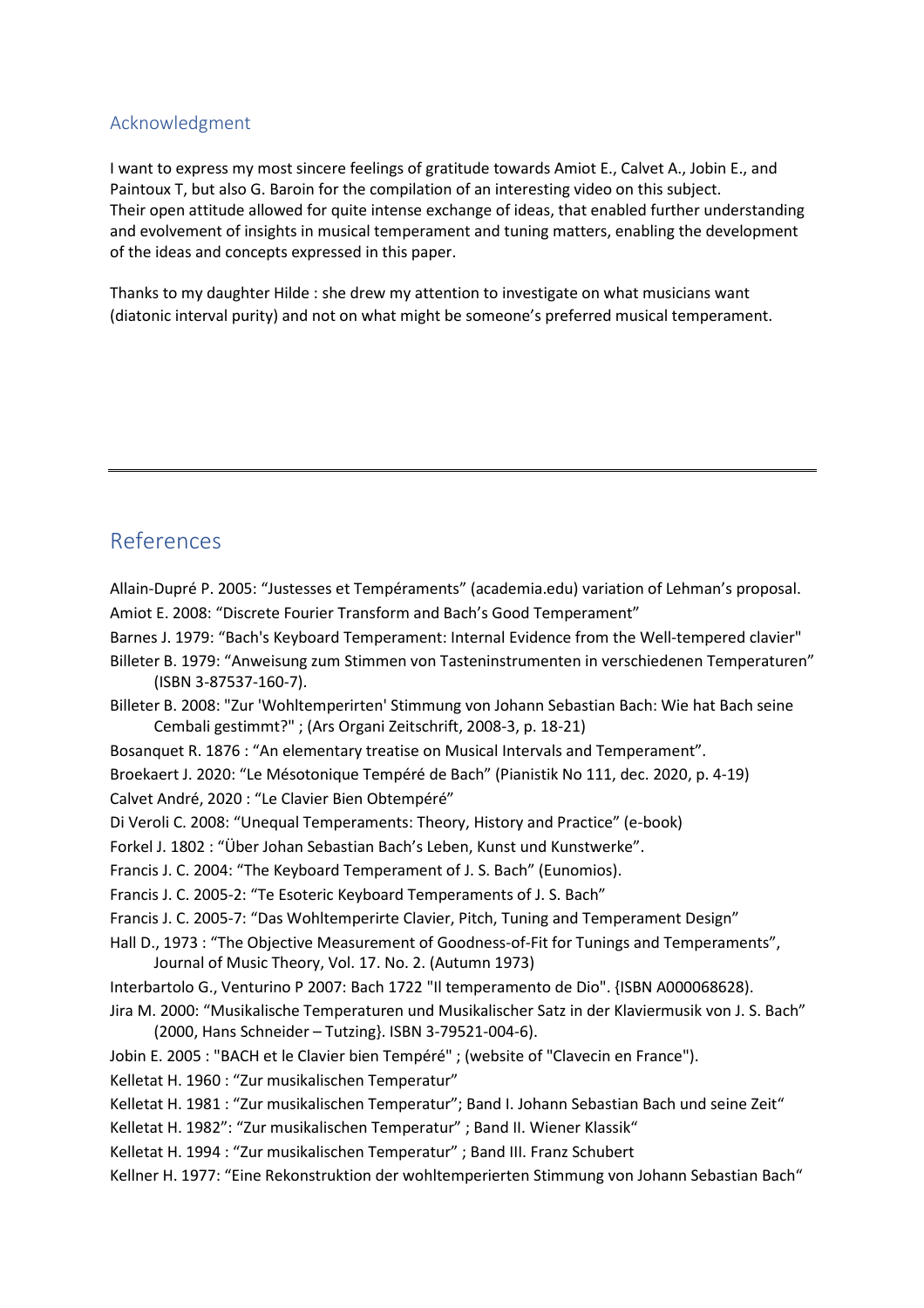Kirnberger J. 1771 : "Die Kunst des reinen Satzes in der Musik",

Kirnberger J. 1782 : "Gedanken über die verschiedenen Lehrarten in der Komposition".

Lehman B. 2005: "Bach's extraordinary temperament: our Rosetta Stone – 1 ; – 2" (Early Music, vol. 33, No 1, feb 2005, p.3-23 ; vol. 33, No 2, may 2005 p. 211-231).

Reaction: a number of letters are addressed to "Early Music": Jencka D. (2005–8, p. 545) ;

Maunder R. (2005–8, p. 545–546) ; Mobbs K., MacKenzie A. (2005–8, p. 546–547),

- Lehman B. (2006–4) : "Bach's Art of Temperament" ; (Website of Microstick)
- Lindley M. 1994: "A Quest for Bach's Ideal Style of Organ Temperament" (M. Lustig, ed., Stimmungen im 17. und 18. Jahrhundert, Michaelstein, 1997).
- Lindley M., Ortgies I. (2006-11) : "Bach style keyboard tuning" ; (Early Music, 2006-11, p. 613-623). Marpurg F. 1776 : "Versuch über die musikalische Temperatur".
- O'Donnell J. 2006: : "Bach's temperament, Occam's razor, and the Neidhardt factor" (Early Music, 2006–11, p. 625-633)
- Rossi L, 1666 : "Sistema musico, ouero Musica speculativa doue SI spiegano i più celebri sistemi di tutti i tre generi"
- Sauveur J. 1701 : "Principes d'acoustique et de musique, ou système général des intervalles des sons".
- Spanyi M. 2006: "Kirnberger's Temperament and its Use in Today's Musical Praxis" (Clavichord international – 11 (2007-5), 1, Seite 15-22).
- Sparschuh A. 1999 : "Stimm– Arithmetic des wohltemperierten Klaviers von J. S. Bach" (Deutsche Mathematiker Vereinigung, Jahrestagung 1999, Mainz, S. 154–155).

Werckmeister A. 1681 : "Orgelprobe"

- Werckmeister A. 1686 : "Musicae Hodegus Curiosus"
- Werckmeister A. 1689 : "Musicalische Temperatur"

Werckmeister A. 1698 : "Orgelprobe"

Zapf M. 2001: "Handing down the Tradition: The survival of Bach's Finger Technique in an Obscure Nineteeht-Century Clavier Tutor". (De Clavicoridio V, sept. 2001, p. 39-44)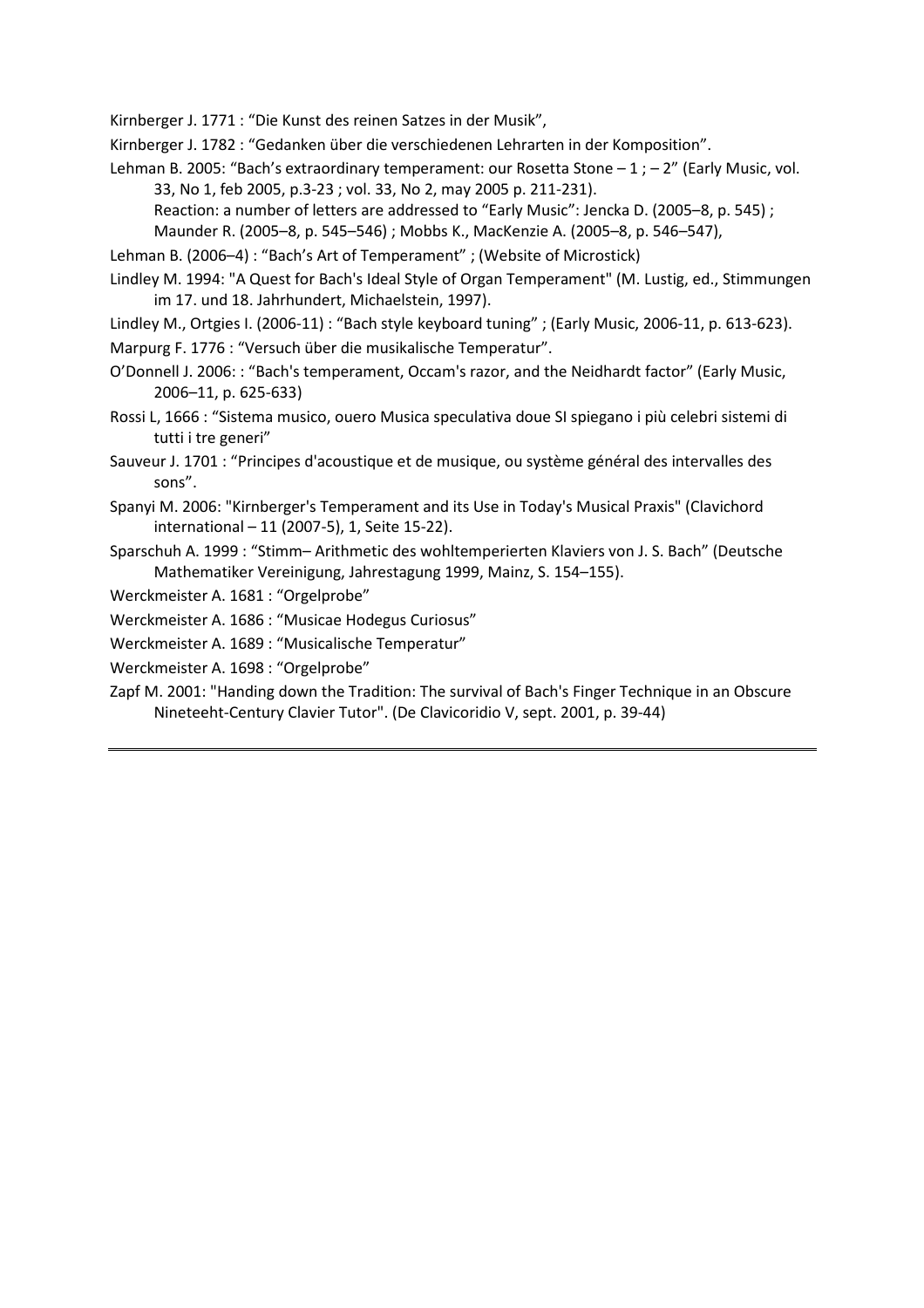#### Appendix 1 Well Temperament with best possible diatonic purity

Following sum must be minimised:

Quadratic Sum = 
$$
p_C^2 + p_D^2 + p_E^2 + p_F^2 + p_G^2 + p_A^2 + q_C^2 + q_F^2 + q_G^2
$$

Worked out in function of the notes, one obtains:

Quadratic sum =  $34F_3^2 + 38C_4^2 + 50G_3^2 + 13D_4^2 + 41A_3^2 + 29E_4^2 + 32B_3^2$  $-12F_3C_4 - 40F_3A_3 - 24C_4G_3 - 40C_4E_4 - 12G_3D_4 - 40G_3B_3$  $-24D_4A - 12A_3E_4 - 24E_4B_3$ 

The coefficients of the partial derivatives set to zero are given in the table below:

| Ν              | F <sub>3</sub> | C4    | G <sub>3</sub> | D4 | E4    | B <sub>3</sub> |     | A <sub>3</sub> |
|----------------|----------------|-------|----------------|----|-------|----------------|-----|----------------|
| F <sub>3</sub> | 34             | -6    | 0              | 0  | 0     | 0              |     | 20             |
| C <sub>4</sub> | $-3$           | 19    | $-6$           | 0  | $-10$ | 0              |     |                |
| G <sub>3</sub> | 0              | -6    | 25             | -3 | 0     | $-10$          |     |                |
| D <sub>4</sub> | 0              | 0     | -6             | 13 | 0     | 0              | $=$ | 12             |
| E4             | 0              | $-20$ | 0              | 0  | 29    | $-12$          |     | 6              |
| B <sub>3</sub> | 0              | 0     | $-10$          | 0  | -6    | 16             |     |                |

The obtained  $\,$  B and  $\,$  F  $\,$  pitches (= as solution of the equations of the above matrix ; see further the table below) impose that the remaining six fifths have to be slightly augmented. This can be mathematically expressed by :

$$
\frac{B3}{F3} \times (fifth)^6 \times 2^n = \frac{246.57}{175.86} \times (fifth)^6 \times 2^{-4} = 1
$$
 and therefore  $fifth = 1.500457...$ 

The above ratio is slightly above perfection, but so little that it still can be acceptable within a well temperament. Further creation of an "optimal" well temperament therefor, only allows for even distribution of this minute obligate fifths augmentation over the six remaining fifths.

$$
q_{\text{Note}} = q_{\text{B}} = q_{\text{F#}} = q_{\text{C#}} = q_{\text{G#}} = q_{\text{Eb}} = q_{\text{Bb}}
$$

The collection of solutions leads to the following scale :

|                     | F3                                                                                             | F#3          | G <sub>3</sub> | G#3 | A3 | B <sub>b</sub> 3 | B3 | C <sub>4</sub>                                                                    | C#4 | D4 | Eb4 | E4 |
|---------------------|------------------------------------------------------------------------------------------------|--------------|----------------|-----|----|------------------|----|-----------------------------------------------------------------------------------|-----|----|-----|----|
| $f_{\mathsf{Note}}$ | 175.86  184.98  197.08  208.24  220.00  234.40  246.57  263.19  277.58  294.04  312.47  329.06 |              |                |     |    |                  |    |                                                                                   |     |    |     |    |
| <b>C</b> Note       | $-1.19$                                                                                        |              |                |     |    |                  |    | $0.22$ $-3.16$ $0.22$ $-1.89$ $0.22$ $0.22$ $-1.26$ $0.22$ $-2.11$ $0.22$ $-0.89$ |     |    |     |    |
| <b>D</b> Note       |                                                                                                | $0.72$ 12.71 |                |     |    |                  |    | $0.89$ 11.56 10.32 4.12 17.02 0.28 18.96 9.67 14.29 20.63                         |     |    |     |    |